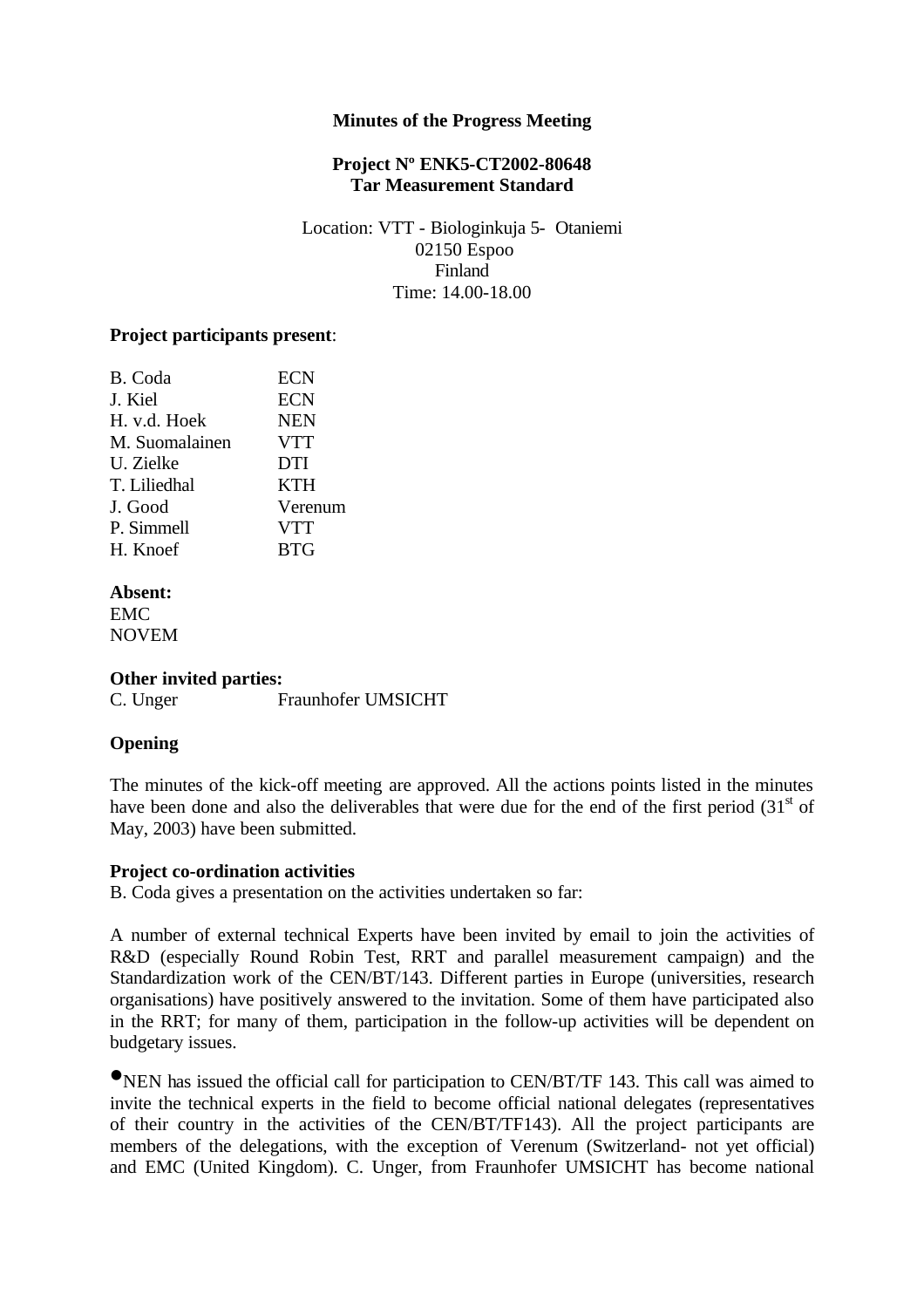delegate of Germany, while Prof. Corella from Spain has expressed his interest to participate but he has not become official delegate yet. It is recognized that is very important to attract further participants, especially as far as the CEN/BT/TF 143 consists. How to attract further participation will be discussed in the official meeting of the CEN/BT/TF 143.

• An article to advertise the activities of the "Tar Measurement Standard" Project has been written for the Gasnet Newsletter (ECN).

•A letter to advertise the activities of the "Tar Measurement Standard" Project has been written for the Gasification Mailing list (ECN).

•The web-site www.tarweb.net has been updated by putting recent information on the start of the project and the latest version of the Guideline (3.3); also the presentation given by John Neeft at the Biomass Conference in Amsterdam. It is agreed that a regular updated of the web page is needed in order to attract possible end users of the Guideline; the web page contains currently still old information concerning the old 'Guideline' project. First input on changes of the web-site will be given by the co-ordinator **(Action ECN)**.

•In occasion of the next EC Biomass contractor's meeting that will be held in Budapest in October 2003, two synopsis have been written, one for the 'Tar Guideline' and one for the 'Tar Measurement Standard' project. ECN will participate as coordinator of the two projects in the meeting. Project partners who are willing to come to Budapest can do it (max. one participant per project).

•Steve Deutch, from NREL, US has been contacted to inform him about the status of the new project and on the ongoing Standardization activities. He was asked to provide information about possible specifications and requirements that are needed in the US (ASTM) for such a measurement method to become a Standard. So far ECN has received no reply on the subject. It is recognized that is very important to estimate the requirements that the Standard has to obey. Since there are not for the CEN Standard, it is important to find out the requirements that apply for similar Standards (e.g. ISO, ASTM) to provide comparable level of Standard, and to facilitate in the future a possible revision of the actual standard.

## **Presentation of scientific results:**

# **First part of the Round Robin Test (DTI) –Discussion**

DTI, co-ordinator of the RRT, gives a presentation on the results of the first round of the RRT.

The main results are:

- 10 laboratories committed themselves to participate in the tests and received the samples.

- Out of 10 participants, 6 have sent their results, one has withdrawn from the RRT and the results from 3 laboratories are still missing.

- From the received results it is clear that 3 labs made analysis very close to the correct values, on the whole their results are within the 95% Confidence of Interval (C.I.). 3 laboratories are outside the 95% C.I. for 5 or more compounds. In some cases it might be due to a systematic error. In some others errors might be due to miscalculations.

One of the major points of the discussion is that the chapter in the Guideline related to the GC analysis is perhaps still to imprecise, and following the procedure as it is now described in the chapter may leave too much flexibility to the user, and therefore leading to wrong analysis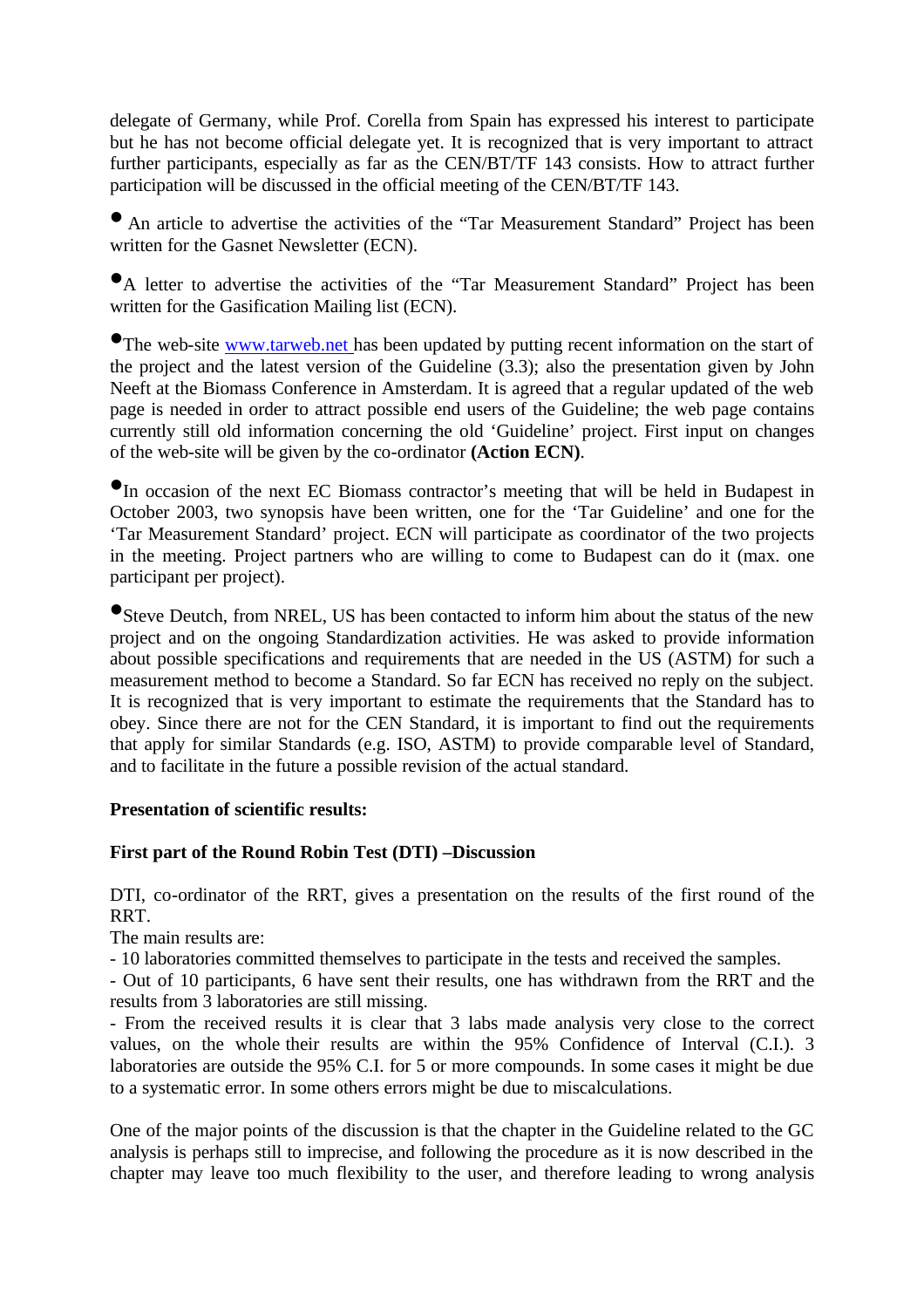results. The project participants will ask experts analysts in their group about their opinion on the current chapter of GC analysis in the Guideline report and eventually modify and/or rewrite it.

DTI also expresses that he will contact the laboratories that have not performed well in the first round of the RRT to ask about the reasons why. It is expected this may lead to improvement of the performance of the laboratories in the second part of the RRT. After this clarification, an ultimate decision about how many and which participants to include in the second round of the RRT will be taken.

**Action points** – Timetable of the second part of RRT

- Begin July 03: Announcement of RRT 02 (**DTI**)
- July 03: **DTI** and **UMSICHT** will take samples from gasifiers for gravimetric and GC analysis
- 31 July 03: Deadline for sending out the expression of interest in participating the tests (**all invited laboratories**)
- August: Preparation of the samples **(DTI)**
- 13 August: Forward the samples to the participating laboratories **(DTI)**
- 19 September 03: Deadline for receiving the results (**all laboratorie**s)
- October 03: Evaluation and possible revise of the results
- Nov.03: Report of RRT round 01 and round 02 **(DTI)**

# **R&D plan**

VTT gives a presentation for the R&D plan according to the report-deliverable D4- that was sent out at the end of May. So far all the project participants have not expressed changes in their R&D plan.

## **Discussion**

- it would be good to introduce as R&D topic also the performance of the Guideline method at high water content in the producer gas (e.g. steam gasification), thus addressing the problem of the dissolution of the water in the solvent (isopropanol)
- Definition of the exact duration time of the Soxhlet extraction to keep the duration time limited is necessary
- Gravimetric tars: Aerosol salts might be captured in the impinger bottles. If a proper analysis is not performed, they could interfere with the determination of the gravimetric tar.

## **Other results**

Verenum is going to measure tars in both clean and raw gas in their Xylowatt downdraft gasifier and will report about this experience in the next period.

## **Parallel measurement campaign: organisational issues**

The possibilities to receive external funds for the parallel measurement campaign are quite limited for all the project partners. DTI may apply for national funds in Denmark, as well as ECN and BTG in the Netherlands. For the other partners possibilities are limited. Therefore the first big obstacle to overcome is the lack of funding.

Other issues that may play a critical role are the location of the measurement campaign (which may save the travel costs, VTT), and also co-financing (UMSICHT).

Possibilities to apply for European funding in the framework of the program 'Intelligent' Energy for Europe' have been discussed with European Commission (ECN), but they seem